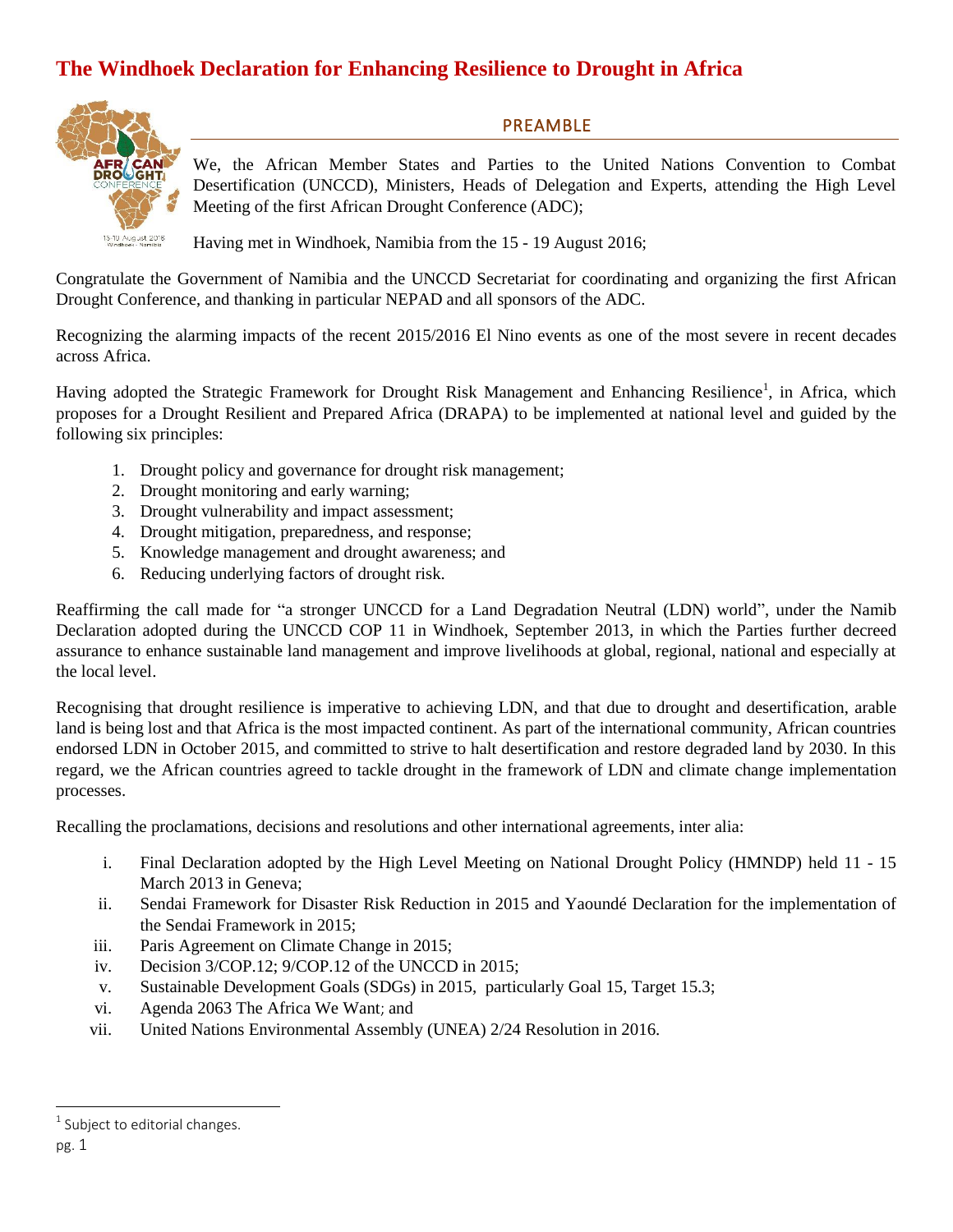Recognizing that regional economic groupings, private sector partners, international governmental, civil society, and other organizations (with observer status at the ADC) are integral in building a proactive drought risk management approach for Africa, thus count and enlist their support and partnership to join us in our efforts to build a drought resilient and prepared Africa.

Working towards the implementation of the Rio Declaration on Environment and Development in particular Principle 3 emphasising that the right to development must be fulfilled so as to equitably meet developmental and environmental needs of present and future generations, reaffirming that all our endeavours shall contribute to poverty eradication, inclusive equitable economic growth and development, enhance ecosystem management, environmental health and human well-being.

Underscoring that there are interdependencies in addressing issues of Desertification, Land Degradation and Drought (DLDD), biodiversity conservation, and climate change, henceforth increasing synergies and complementarities among the three Rio Conventions and other international agreements can achieve mutual co-benefits for member states.

Taking note of the outcomes of the third Africa Drylands Week which took place in Windhoek, from the 08 - 12 of August 2016.

## OPERATIONAL

## We declare commitment to:

- 1) Implement the Strategic Framework for Drought Risk Management and Enhancing Resilience in Africa, which proposes a Drought Resilient and Prepared Africa (DRAPA);
- 2) Request the African Group Chair in collaboration with Namibia and the UNCCD African bureau members to ensure that a draft decision for the next Committee for the Review of the Implementation of the Convention (CRIC) be submitted and considered for negotiation and adopted by the next UNCCD Conference of Parties (COP);
- 3) Request the AU Commission with support from the Government of Namibia to ensure that the Strategic Framework for Drought Management and Enhancing Resilience in Africa be adopted by the relevant bodies of the African Union (AU) and its subsequent endorsement at the AU Summit;
- 4) Call upon the AU Heads of State and Governments to adopt a decision under the framework of the UNCCD to develop a binding protocol on Drought Risk Management for Enhancing Resilience to be submitted for consideration to COP 13 in 2017;
- 5) Establish a core team in Africa, under the leadership of an appropriate organ of the AU, to support operationalization of the Strategy and the pronouncements contained in this Declaration;
- 6) Establish a continent-wide African Network with national institutions for Drought Monitoring and Early Warning Systems, and strengthen existing regional, sub-regional, and national EWSs, with a view to facilitate timely drought information, vulnerability and impact assessment, and mitigation measures at the country, regional and continental levels.
- 7) Explore existing and innovative financing opportunities, systematically and strategically tap into existing financing opportunities, in particular the climate change adaptation financing and other financing mechanisms including private sector;
- 8) Allocate adequate resources for enhancing African drought resilience within the existing regional, sub-regional, and or national investment funds, and explore options to:
	- a. Catalyse and strengthen existing drought, emergency and disaster funds; and
	- b. Appeal for a window for enhancing African drought resilience within the LDN Fund and any others.